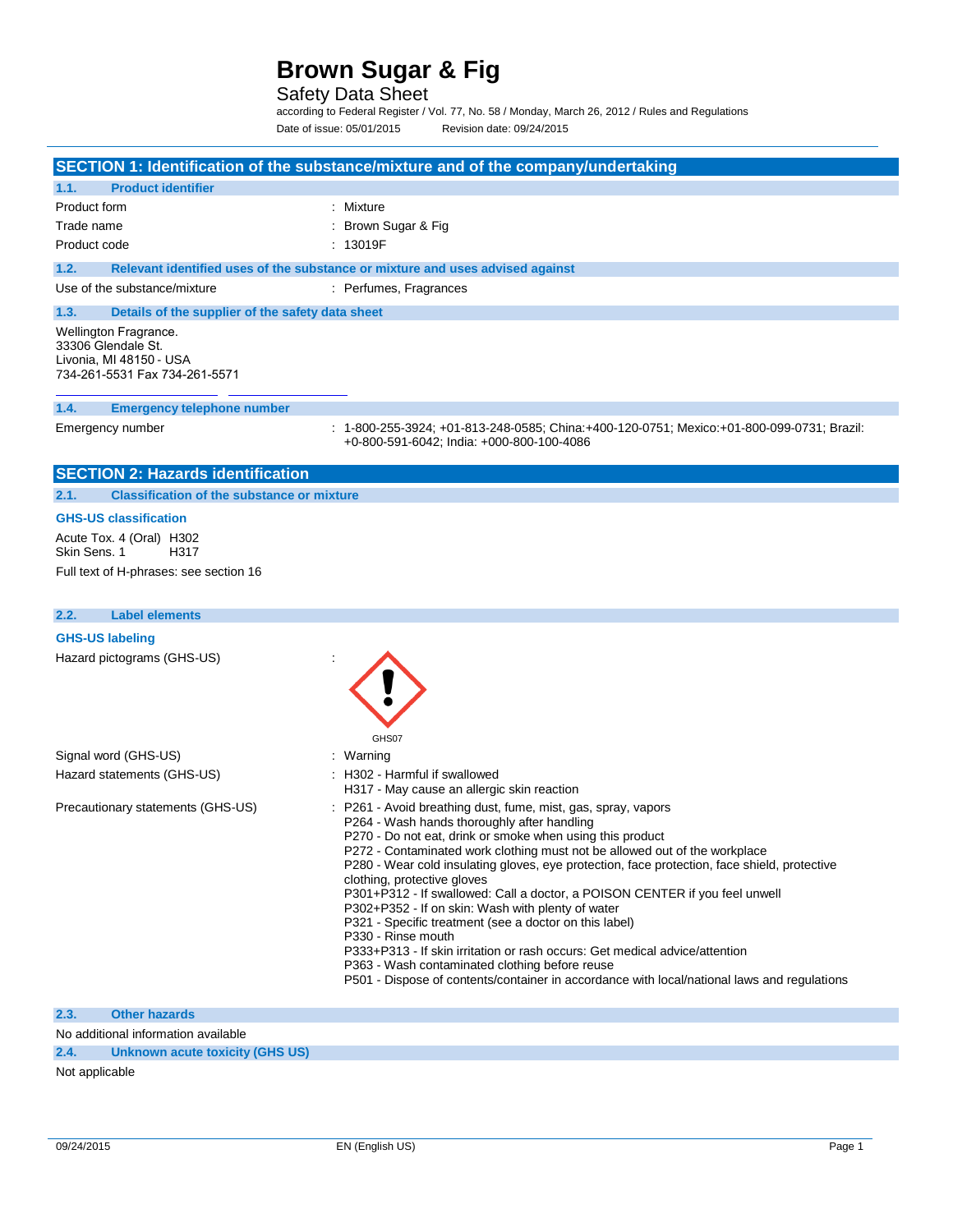Safety Data Sheet

according to Federal Register / Vol. 77, No. 58 / Monday, March 26, 2012 / Rules and Regulations

### **SECTION 3: Composition/Information on ingredients**

### **3.1. Substance**

### Not applicable

| 3.2.<br><b>Mixture</b>              |                           |                 |                                                      |
|-------------------------------------|---------------------------|-----------------|------------------------------------------------------|
| <b>Name</b>                         | <b>Product identifier</b> | $\frac{9}{6}$   | <b>GHS-US classification</b>                         |
| Benzyl benzoate                     | (CAS No) 120-51-4         | $10 - 40$       | Acute Tox. 4 (Oral), H302<br>Aquatic Chronic 2, H411 |
| Anisic aldehyde                     | (CAS No) 123-11-5         | $0.713 - 3.013$ | Acute Tox. 4 (Oral), H302                            |
| Sandalore                           | (CAS No) 65113-99-7       | $0.651 - 2.751$ | Eye Irrit. 2A, H319<br>Aquatic Chronic 2, H411       |
| 2-Hydroxybenzoic acid, benzyl ester | (CAS No) 118-58-1         | $0.558 - 2.358$ | Skin Sens. 1B, H317<br>Aquatic Chronic 2, H411       |
| Lyral                               | (CAS No) 31906-04-4       | $0.372 - 1.572$ | Skin Sens. 1B, H317<br>Aquatic Chronic 3, H412       |

### Allergen report available upon request.

Full text of H-phrases: see section 16

| <b>SECTION 4: First aid measures</b>                                 |                                                                                                                                                                                                                                                                                                                 |
|----------------------------------------------------------------------|-----------------------------------------------------------------------------------------------------------------------------------------------------------------------------------------------------------------------------------------------------------------------------------------------------------------|
| 4.1.<br><b>Description of first aid measures</b>                     |                                                                                                                                                                                                                                                                                                                 |
| First-aid measures general                                           | : Never give anything by mouth to an unconscious person. If you feel unwell, seek medical<br>advice (show the label where possible).                                                                                                                                                                            |
| First-aid measures after inhalation                                  | Allow victim to breathe fresh air. Allow the victim to rest.                                                                                                                                                                                                                                                    |
| First-aid measures after skin contact                                | Remove affected clothing and wash all exposed skin area with mild soap and water, followed<br>by warm water rinse. Wash with plenty of soap and water. If skin irritation or rash occurs: Get<br>medical advice/attention. Specific treatment (see  on this label). Wash contaminated clothing<br>before reuse. |
| First-aid measures after eye contact                                 | Rinse immediately with plenty of water. Obtain medical attention if pain, blinking or redness<br>persist.                                                                                                                                                                                                       |
| First-aid measures after ingestion                                   | Rinse mouth. Do NOT induce vomiting. Obtain emergency medical attention. Call a POISON<br>CENTER or doctor/physician if you feel unwell.                                                                                                                                                                        |
| 4.2.                                                                 | Most important symptoms and effects, both acute and delayed                                                                                                                                                                                                                                                     |
| Symptoms/injuries after inhalation                                   | : May cause an allergic skin reaction.                                                                                                                                                                                                                                                                          |
| Symptoms/injuries after ingestion                                    | : Swallowing a small quantity of this material will result in serious health hazard.                                                                                                                                                                                                                            |
| 4.3.                                                                 | Indication of any immediate medical attention and special treatment needed                                                                                                                                                                                                                                      |
| No additional information available                                  |                                                                                                                                                                                                                                                                                                                 |
| <b>SECTION 5: Firefighting measures</b>                              |                                                                                                                                                                                                                                                                                                                 |
| <b>Extinguishing media</b><br>5.1.                                   |                                                                                                                                                                                                                                                                                                                 |
| Suitable extinguishing media                                         | : Foam. Dry powder. Carbon dioxide. Water spray. Sand.                                                                                                                                                                                                                                                          |
| Unsuitable extinguishing media                                       | : Do not use a heavy water stream.                                                                                                                                                                                                                                                                              |
| 5.2.<br>Special hazards arising from the substance or mixture        |                                                                                                                                                                                                                                                                                                                 |
| No additional information available                                  |                                                                                                                                                                                                                                                                                                                 |
| 5.3.<br><b>Advice for firefighters</b>                               |                                                                                                                                                                                                                                                                                                                 |
| Firefighting instructions                                            | : Use water spray or fog for cooling exposed containers. Exercise caution when fighting any<br>chemical fire. Prevent fire-fighting water from entering environment.                                                                                                                                            |
| Protection during firefighting                                       | : Do not enter fire area without proper protective equipment, including respiratory protection.                                                                                                                                                                                                                 |
| <b>SECTION 6: Accidental release measures</b>                        |                                                                                                                                                                                                                                                                                                                 |
| 6.1.                                                                 | Personal precautions, protective equipment and emergency procedures                                                                                                                                                                                                                                             |
| 6.1.1.<br>For non-emergency personnel                                |                                                                                                                                                                                                                                                                                                                 |
| Emergency procedures                                                 | : Evacuate unnecessary personnel.                                                                                                                                                                                                                                                                               |
| 6.1.2.<br>For emergency responders                                   |                                                                                                                                                                                                                                                                                                                 |
| Protective equipment<br>: Equip cleanup crew with proper protection. |                                                                                                                                                                                                                                                                                                                 |
| Emergency procedures                                                 | : Ventilate area.                                                                                                                                                                                                                                                                                               |
| 6.2.<br><b>Environmental precautions</b>                             |                                                                                                                                                                                                                                                                                                                 |
|                                                                      | Prevent entry to sewers and public waters. Notify authorities if liquid enters sewers or public waters.                                                                                                                                                                                                         |
|                                                                      |                                                                                                                                                                                                                                                                                                                 |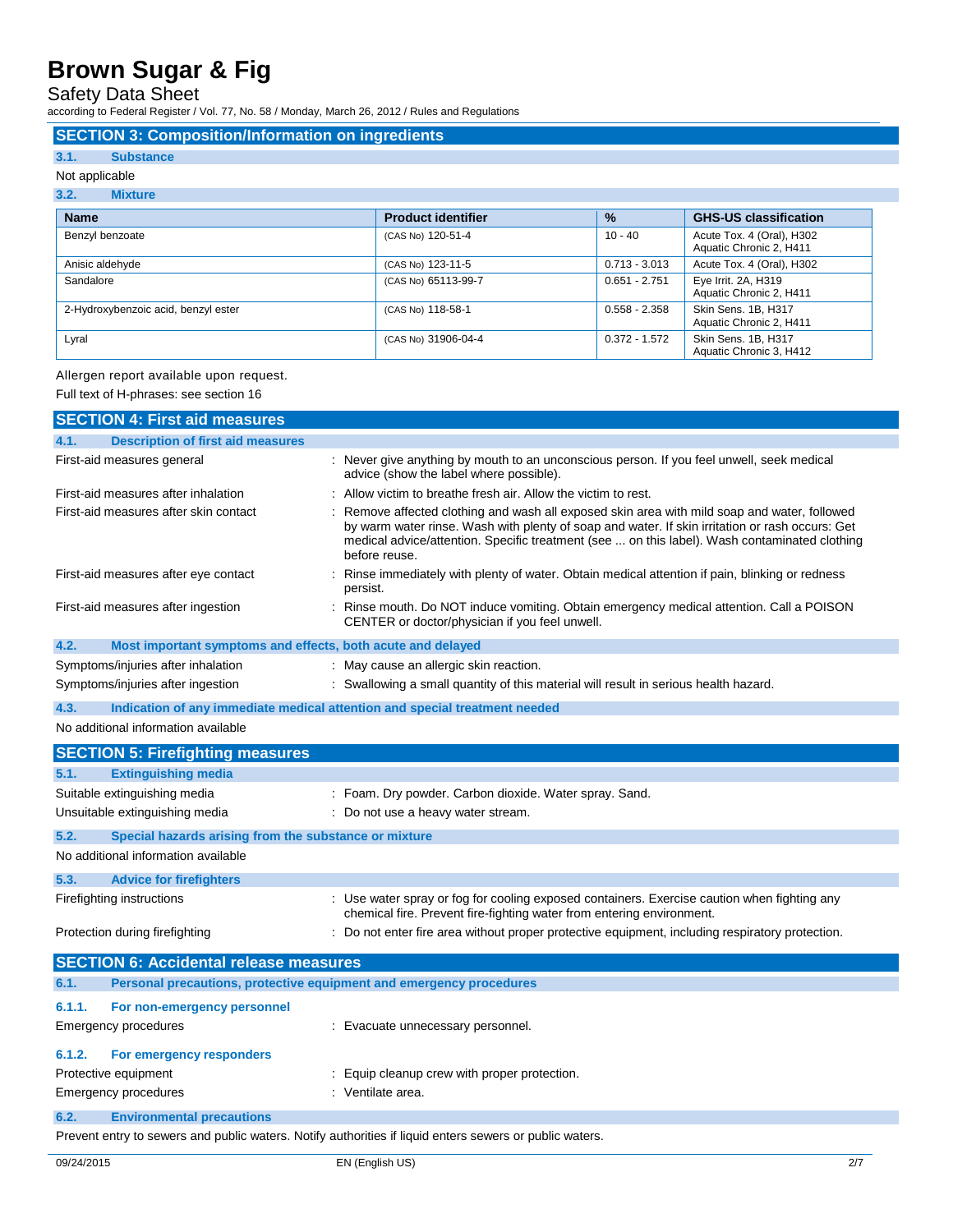Safety Data Sheet

according to Federal Register / Vol. 77, No. 58 / Monday, March 26, 2012 / Rules and Regulations

| 6.3.                                                      | Methods and material for containment and cleaning up |                                                                                                                                                                                                                                                        |  |
|-----------------------------------------------------------|------------------------------------------------------|--------------------------------------------------------------------------------------------------------------------------------------------------------------------------------------------------------------------------------------------------------|--|
|                                                           | Methods for cleaning up                              | : Soak up spills with inert solids, such as clay or diatomaceous earth as soon as possible. Collect<br>spillage. Store away from other materials.                                                                                                      |  |
| 6.4.                                                      | <b>Reference to other sections</b>                   |                                                                                                                                                                                                                                                        |  |
| See Heading 8. Exposure controls and personal protection. |                                                      |                                                                                                                                                                                                                                                        |  |
| <b>SECTION 7: Handling and storage</b>                    |                                                      |                                                                                                                                                                                                                                                        |  |
|                                                           |                                                      |                                                                                                                                                                                                                                                        |  |
| 7.1.                                                      | <b>Precautions for safe handling</b>                 |                                                                                                                                                                                                                                                        |  |
|                                                           | Precautions for safe handling                        | : Wash hands and other exposed areas with mild soap and water before eating, drinking or<br>smoking and when leaving work. Provide good ventilation in process area to prevent formation<br>of vapor. Avoid breathing dust/fume/gas/mist/vapors/spray. |  |

|      |                                                              | Contaminated work clothing should not be allowed out of the workplace. Wash contaminated<br>clothing before reuse.           |
|------|--------------------------------------------------------------|------------------------------------------------------------------------------------------------------------------------------|
| 7.2. | Conditions for safe storage, including any incompatibilities |                                                                                                                              |
|      | Storage conditions                                           | : Keep only in the original container in a cool, well ventilated place away from : Keep container<br>closed when not in use. |
|      | Incompatible products                                        | : Strong bases. Strong acids.                                                                                                |
|      | Incompatible materials                                       | : Sources of ignition. Direct sunlight.                                                                                      |
| 7.3. | Specific end use(s)                                          |                                                                                                                              |

Hygiene measures : Do not eat, drink or smoke when using this product. Wash hands thoroughly after handling.

No additional information available

# **SECTION 8: Exposure controls/personal protection**

| 8.1.            | <b>Control parameters</b>     |                |                                       |
|-----------------|-------------------------------|----------------|---------------------------------------|
|                 | <b>Brown Sugar &amp; Fig.</b> |                |                                       |
| <b>ACGIH</b>    |                               | Not applicable |                                       |
| <b>OSHA</b>     |                               | Not applicable |                                       |
|                 |                               |                |                                       |
| 8.2.            | <b>Exposure controls</b>      |                |                                       |
|                 | Personal protective equipment |                | : Avoid all unnecessary exposure.     |
| Hand protection |                               |                | : Wear protective gloves.             |
| Eye protection  |                               |                | : Chemical goggles or safety glasses. |
|                 | Respiratory protection        |                | : Wear appropriate mask.              |

| Other information | : Do not eat, drink or smoke during use. |
|-------------------|------------------------------------------|
|                   |                                          |

| <b>SECTION 9: Physical and chemical properties</b>            |                      |     |
|---------------------------------------------------------------|----------------------|-----|
| Information on basic physical and chemical properties<br>9.1. |                      |     |
| Physical state                                                | : Liquid             |     |
| Color                                                         | : light yellow amber |     |
| Odor                                                          | : Sweet              |     |
| Odor threshold                                                | : No data available  |     |
| рH                                                            | : No data available  |     |
| Relative evaporation rate (butyl acetate=1)                   | : No data available  |     |
| Melting point                                                 | : No data available  |     |
| Freezing point                                                | : No data available  |     |
| Boiling point                                                 | : No data available  |     |
| Flash point                                                   | : $>93.33$ °C        |     |
| Auto-ignition temperature                                     | : No data available  |     |
| Decomposition temperature                                     | : No data available  |     |
| Flammability (solid, gas)                                     | : No data available  |     |
| Vapor pressure                                                | : No data available  |     |
| Relative vapor density at 20 °C                               | : No data available  |     |
| Relative density                                              | : No data available  |     |
| Solubility                                                    | : No data available  |     |
| 09/24/2015                                                    | EN (English US)      | 3/7 |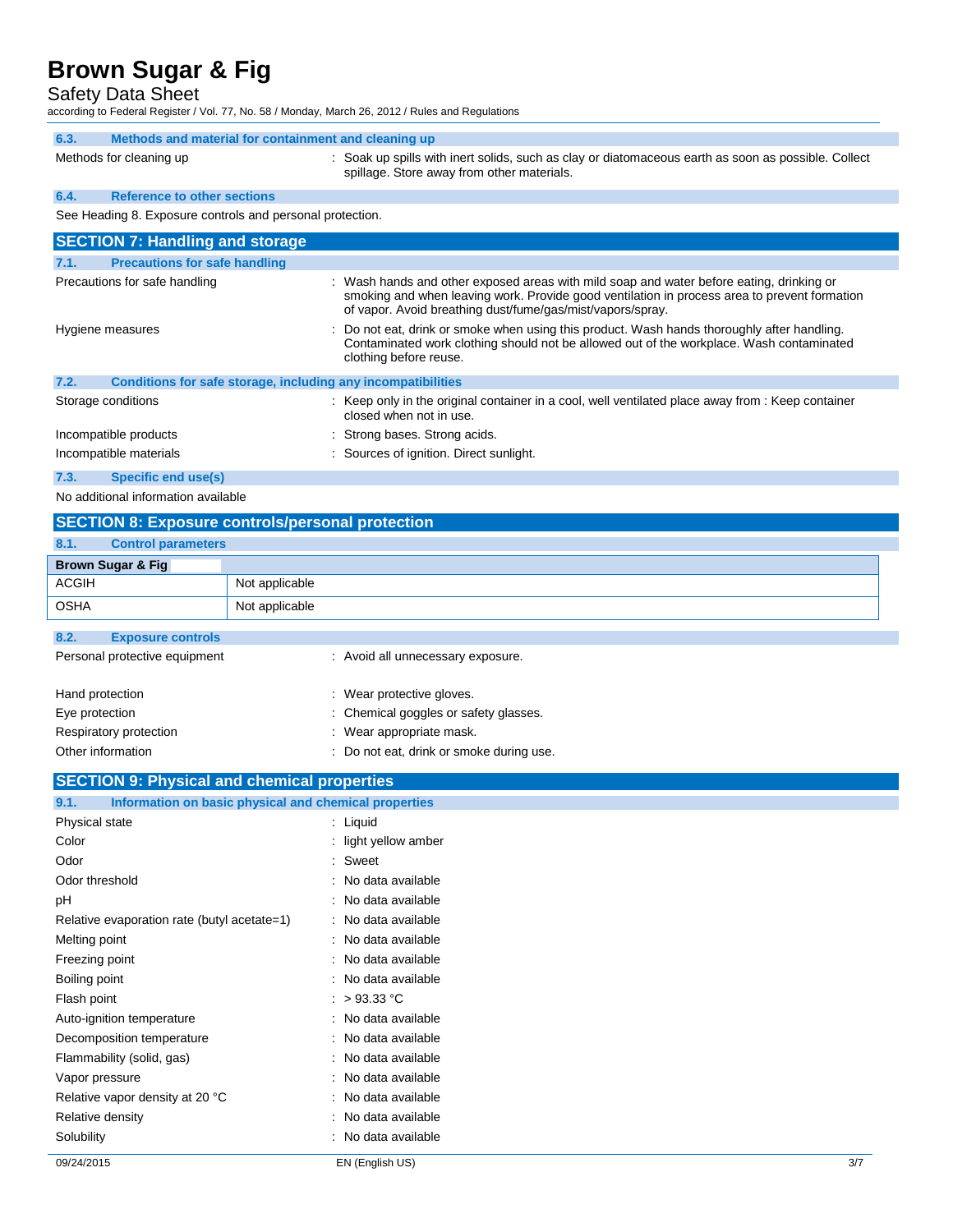Safety Data Sheet

according to Federal Register / Vol. 77, No. 58 / Monday, March 26, 2012 / Rules and Regulations

| Log Pow                 | : No data available |
|-------------------------|---------------------|
| Log Kow                 | : No data available |
| Viscosity, kinematic    | : No data available |
| Viscosity, dynamic      | : No data available |
| Explosive properties    | : No data available |
| Oxidizing properties    | : No data available |
| <b>Explosion limits</b> | : No data available |

### **9.2. Other information**

No additional information available

|                  | <b>SECTION 10: Stability and reactivity</b>          |                               |
|------------------|------------------------------------------------------|-------------------------------|
| 10.1.            | <b>Reactivity</b>                                    |                               |
|                  | No additional information available                  |                               |
| 10.2.            | <b>Chemical stability</b>                            |                               |
| Not established. |                                                      |                               |
| 10.3.            | <b>Possibility of hazardous reactions</b>            |                               |
| Not established. |                                                      |                               |
| 10.4.            | <b>Conditions to avoid</b>                           |                               |
|                  | Direct sunlight. Extremely high or low temperatures. |                               |
| 10.5.            | <b>Incompatible materials</b>                        |                               |
|                  | Strong acids. Strong bases.                          |                               |
| 10.6.            | <b>Hazardous decomposition products</b>              |                               |
|                  | fume. Carbon monoxide. Carbon dioxide.               |                               |
|                  | <b>SECTION 11: Toxicological information</b>         |                               |
| 11.1.            | Information on toxicological effects                 |                               |
| Acute toxicity   | Business Original O. Place                           | : Oral: Harmful if swallowed. |

| <b>Brown Sugar &amp; Fig.</b>                          |                                                                                           |
|--------------------------------------------------------|-------------------------------------------------------------------------------------------|
| ATE US (oral)                                          | 641.201 mg/kg body weight                                                                 |
| Skin corrosion/irritation                              | : Not classified                                                                          |
|                                                        |                                                                                           |
| Serious eye damage/irritation                          | : Not classified                                                                          |
| Respiratory or skin sensitization                      | : May cause an allergic skin reaction.                                                    |
| Germ cell mutagenicity                                 | : Not classified                                                                          |
| Carcinogenicity                                        | : Not classified                                                                          |
| <b>Brown Sugar &amp; Fig.</b>                          |                                                                                           |
| Reproductive toxicity                                  | : Not classified                                                                          |
| Specific target organ toxicity (single exposure)       | : Not classified                                                                          |
| <b>Brown Sugar &amp; Fig.</b>                          |                                                                                           |
| Specific target organ toxicity (repeated<br>exposure)  | : Not classified                                                                          |
| Aspiration hazard                                      | : Not classified                                                                          |
| Potential Adverse human health effects and<br>symptoms | : Based on available data, the classification criteria are not met. Harmful if swallowed. |
| Symptoms/injuries after inhalation                     | : May cause an allergic skin reaction.                                                    |
| Symptoms/injuries after ingestion                      | Swallowing a small quantity of this material will result in serious health hazard.        |

| <b>SECTION 12: Ecological information</b>     |                  |     |
|-----------------------------------------------|------------------|-----|
| 12.1.<br><b>Toxicity</b>                      |                  |     |
| No additional information available           |                  |     |
| 12.2.<br><b>Persistence and degradability</b> |                  |     |
| <b>Brown Sugar &amp; Fig</b>                  |                  |     |
| Persistence and degradability                 | Not established. |     |
| 09/24/2015                                    | EN (English US)  | 4/7 |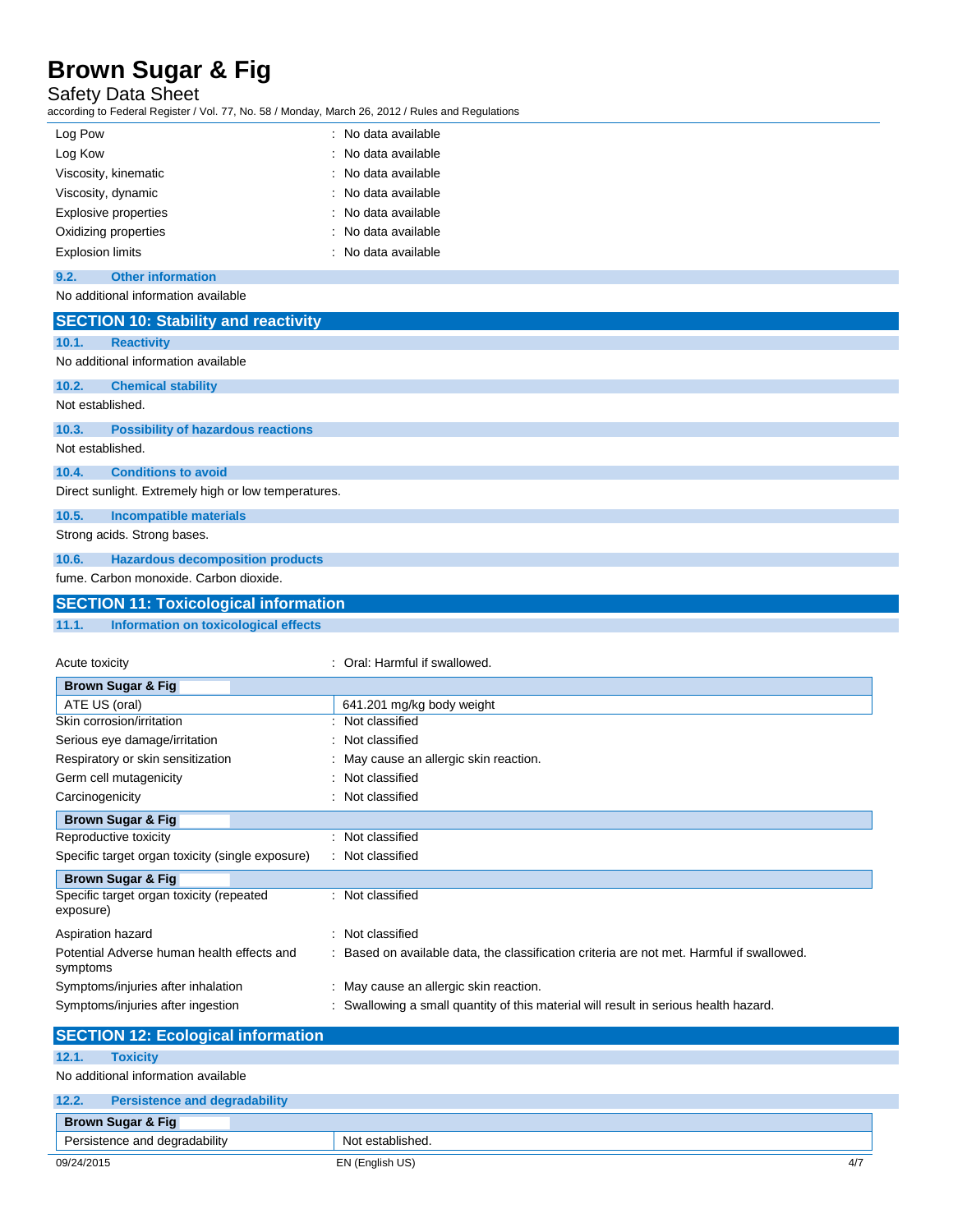## Safety Data Sheet

according to Federal Register / Vol. 77, No. 58 / Monday, March 26, 2012 / Rules and Regulations

| 12.3.                                      | <b>Bioaccumulative potential</b> |                                                                                                                                                                  |  |  |  |  |
|--------------------------------------------|----------------------------------|------------------------------------------------------------------------------------------------------------------------------------------------------------------|--|--|--|--|
| <b>Brown Sugar &amp; Fig</b>               |                                  |                                                                                                                                                                  |  |  |  |  |
| Bioaccumulative potential                  |                                  | Not established.                                                                                                                                                 |  |  |  |  |
| 12.4.                                      | <b>Mobility in soil</b>          |                                                                                                                                                                  |  |  |  |  |
| No additional information available        |                                  |                                                                                                                                                                  |  |  |  |  |
| 12.5.                                      | <b>Other adverse effects</b>     |                                                                                                                                                                  |  |  |  |  |
| Effect on ozone layer                      |                                  |                                                                                                                                                                  |  |  |  |  |
| Effect on the global warming               |                                  | : No known ecological damage caused by this product.                                                                                                             |  |  |  |  |
| Other information                          |                                  | : Avoid release to the environment.                                                                                                                              |  |  |  |  |
| <b>SECTION 13: Disposal considerations</b> |                                  |                                                                                                                                                                  |  |  |  |  |
| 13.1.                                      | <b>Waste treatment methods</b>   |                                                                                                                                                                  |  |  |  |  |
| Waste disposal recommendations             |                                  | Dispose in a safe manner in accordance with local/national regulations. Dispose of<br>contents/container in accordance with local/national laws and regulations. |  |  |  |  |
| Ecology - waste materials                  |                                  | : Avoid release to the environment.                                                                                                                              |  |  |  |  |
| <b>SECTION 14: Transport information</b>   |                                  |                                                                                                                                                                  |  |  |  |  |
| In accordance with DOT                     |                                  |                                                                                                                                                                  |  |  |  |  |
| Not regulated for transport                |                                  |                                                                                                                                                                  |  |  |  |  |
| <b>Additional information</b>              |                                  |                                                                                                                                                                  |  |  |  |  |
| Other information                          |                                  | : No supplementary information available.                                                                                                                        |  |  |  |  |
| <b>ADR</b>                                 |                                  |                                                                                                                                                                  |  |  |  |  |

No additional information available

#### **Transport by sea**

No additional information available

#### **Air transport**

No additional information available

### **SECTION 15: Regulatory information**

### **15.1. US Federal regulations**

All components of this product are listed, or excluded from listing, on the United States Environmental Protection Agency Toxic Substances Control Act (TSCA) inventory.

This product or mixture does not contain a toxic chemical or chemicals in excess of the applicable de minimis concentration as specified in 40 CFR §372.38(a) subject to the reporting requirements of section 313 of Title III of the Superfund Amendments and Reauthorization Act of 1986 and 40 CFR Part 372.

### **15.2. International regulations**

### **CANADA**

| Lyral (31906-04-4)                                    |                                                                               |  |  |  |  |
|-------------------------------------------------------|-------------------------------------------------------------------------------|--|--|--|--|
| Listed on the Canadian DSL (Domestic Substances List) |                                                                               |  |  |  |  |
| 2-Hydroxybenzoic acid, benzyl ester (118-58-1)        |                                                                               |  |  |  |  |
| Listed on the Canadian DSL (Domestic Substances List) |                                                                               |  |  |  |  |
| Sandalore (65113-99-7)                                |                                                                               |  |  |  |  |
| Listed on the Canadian DSL (Domestic Substances List) |                                                                               |  |  |  |  |
| Anisic aldehyde (123-11-5)                            |                                                                               |  |  |  |  |
| Listed on the Canadian DSL (Domestic Substances List) |                                                                               |  |  |  |  |
| <b>WHMIS Classification</b>                           | Uncontrolled product according to WHMIS classification criteria               |  |  |  |  |
| Benzyl benzoate (120-51-4)                            |                                                                               |  |  |  |  |
| Listed on the Canadian DSL (Domestic Substances List) |                                                                               |  |  |  |  |
| <b>WHMIS Classification</b>                           | Class D Division 2 Subdivision B - Toxic material causing other toxic effects |  |  |  |  |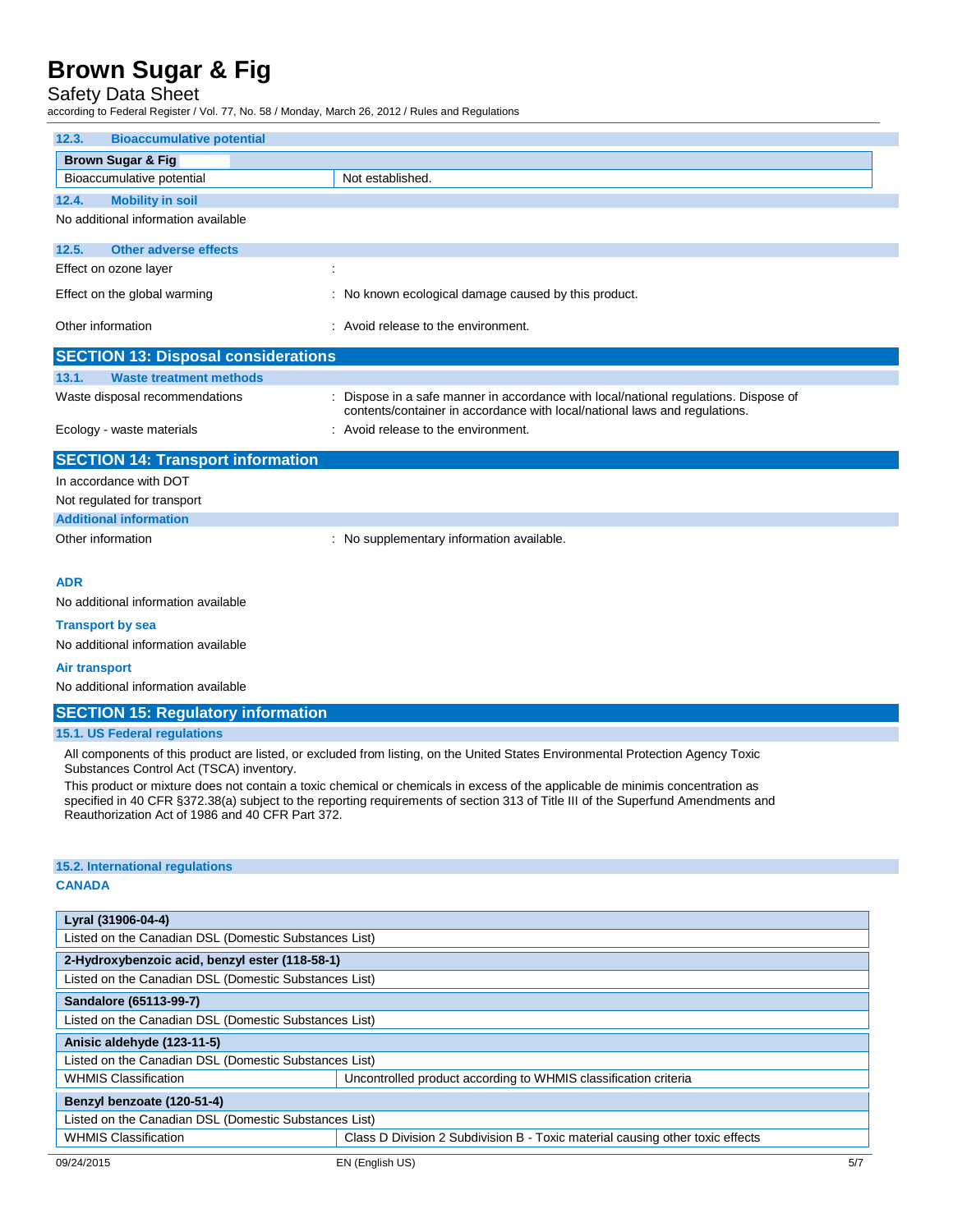# Safety Data Sheet

according to Federal Register / Vol. 77, No. 58 / Monday, March 26, 2012 / Rules and Regulations

### **EU-Regulations**

| Lyral (31906-04-4)                                                                                 |  |  |  |  |
|----------------------------------------------------------------------------------------------------|--|--|--|--|
| Listed on the EEC inventory EINECS (European Inventory of Existing Commercial Chemical Substances) |  |  |  |  |
| 2-Hydroxybenzoic acid, benzyl ester (118-58-1)                                                     |  |  |  |  |
| Listed on the EEC inventory EINECS (European Inventory of Existing Commercial Chemical Substances) |  |  |  |  |
| Sandalore (65113-99-7)                                                                             |  |  |  |  |
| Listed on the EEC inventory EINECS (European Inventory of Existing Commercial Chemical Substances) |  |  |  |  |
| Anisic aldehyde (123-11-5)                                                                         |  |  |  |  |
| Listed on the EEC inventory EINECS (European Inventory of Existing Commercial Chemical Substances) |  |  |  |  |
| Benzyl benzoate (120-51-4)                                                                         |  |  |  |  |
| Listed on the EEC inventory EINECS (European Inventory of Existing Commercial Chemical Substances) |  |  |  |  |

## **Classification according to Regulation (EC) No. 1272/2008 [CLP]**

Not determined

### **Classification according to Directive 67/548/EEC [DSD] or 1999/45/EC [DPD]**

### **15.2.2. National regulations**

### **Lyral (31906-04-4)**

| Listed on the AICS (Australian Inventory of Chemical Substances)<br>Listed on IECSC (Inventory of Existing Chemical Substances Produced or Imported in China)<br>Listed on the Japanese ENCS (Existing & New Chemical Substances) inventory<br>Listed on the Korean ECL (Existing Chemicals List)<br>Listed on NZIoC (New Zealand Inventory of Chemicals)<br>Listed on PICCS (Philippines Inventory of Chemicals and Chemical Substances)<br>Listed on Turkish inventory of chemical                                                                                                                                         |  |  |  |  |
|------------------------------------------------------------------------------------------------------------------------------------------------------------------------------------------------------------------------------------------------------------------------------------------------------------------------------------------------------------------------------------------------------------------------------------------------------------------------------------------------------------------------------------------------------------------------------------------------------------------------------|--|--|--|--|
| 2-Hydroxybenzoic acid, benzyl ester (118-58-1)                                                                                                                                                                                                                                                                                                                                                                                                                                                                                                                                                                               |  |  |  |  |
| Listed on the AICS (Australian Inventory of Chemical Substances)<br>Listed on IECSC (Inventory of Existing Chemical Substances Produced or Imported in China)<br>Listed on the Japanese ENCS (Existing & New Chemical Substances) inventory<br>Listed on the Korean ECL (Existing Chemicals List)<br>Listed on NZIoC (New Zealand Inventory of Chemicals)<br>Listed on PICCS (Philippines Inventory of Chemicals and Chemical Substances)<br>Listed on INSQ (Mexican national Inventory of Chemical Substances)<br>Listed on Turkish inventory of chemical                                                                   |  |  |  |  |
| Sandalore (65113-99-7)                                                                                                                                                                                                                                                                                                                                                                                                                                                                                                                                                                                                       |  |  |  |  |
| Listed on the AICS (Australian Inventory of Chemical Substances)<br>Listed on IECSC (Inventory of Existing Chemical Substances Produced or Imported in China)<br>Listed on the Korean ECL (Existing Chemicals List)<br>Listed on NZIoC (New Zealand Inventory of Chemicals)<br>Listed on PICCS (Philippines Inventory of Chemicals and Chemical Substances)<br>Listed on INSQ (Mexican national Inventory of Chemical Substances)<br>Listed on Turkish inventory of chemical                                                                                                                                                 |  |  |  |  |
| Anisic aldehyde (123-11-5)                                                                                                                                                                                                                                                                                                                                                                                                                                                                                                                                                                                                   |  |  |  |  |
| Listed on the AICS (Australian Inventory of Chemical Substances)<br>Listed on IECSC (Inventory of Existing Chemical Substances Produced or Imported in China)<br>Listed on the Japanese ENCS (Existing & New Chemical Substances) inventory<br>Listed on the Korean ECL (Existing Chemicals List)<br>Listed on NZIoC (New Zealand Inventory of Chemicals)<br>Listed on PICCS (Philippines Inventory of Chemicals and Chemical Substances)<br>Listed on the Canadian IDL (Ingredient Disclosure List)<br>Listed on INSQ (Mexican national Inventory of Chemical Substances)<br>Listed on Turkish inventory of chemical        |  |  |  |  |
| Benzyl benzoate (120-51-4)                                                                                                                                                                                                                                                                                                                                                                                                                                                                                                                                                                                                   |  |  |  |  |
| Listed on the AICS (Australian Inventory of Chemical Substances)<br>Listed on IECSC (Inventory of Existing Chemical Substances Produced or Imported in China)<br>Listed on the Japanese ENCS (Existing & New Chemical Substances) inventory<br>Listed on the Japanese ISHL (Industrial Safety and Health Law)<br>Listed on the Korean ECL (Existing Chemicals List)<br>Listed on NZIoC (New Zealand Inventory of Chemicals)<br>Listed on PICCS (Philippines Inventory of Chemicals and Chemical Substances)<br>Listed on INSQ (Mexican national Inventory of Chemical Substances)<br>Listed on Turkish inventory of chemical |  |  |  |  |